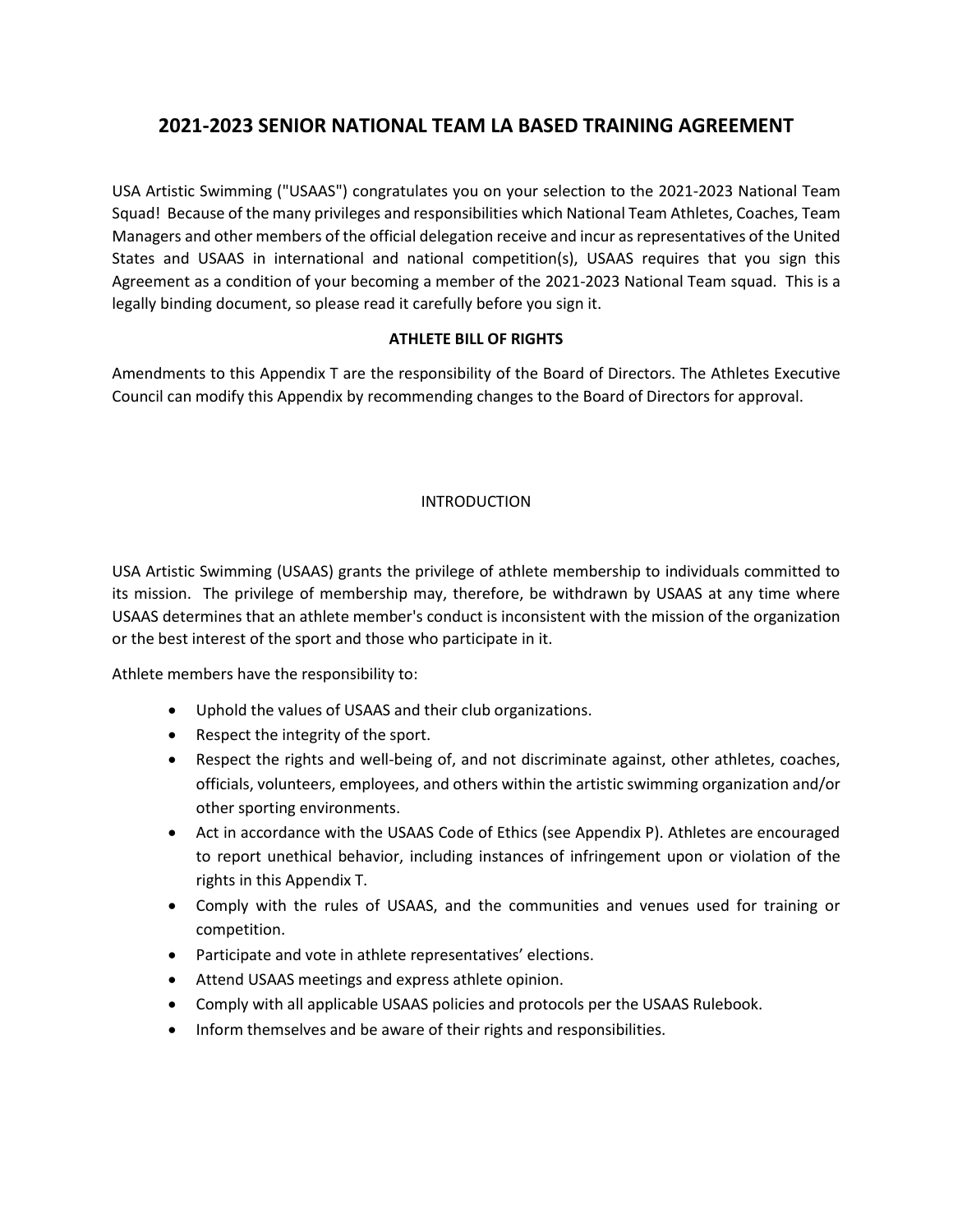In order to assist all athlete members who participate in artistic swimming, USAAS has adopted the Athlete Bill of Rights that follows.

## ARTICLE 1

#### ELEMENTS OF THE ATHLETE BILL OF RIGHTS

#### 1.01 Participation:

 Athletes have the right to participate in artistic swimming regardless of race, color, ethnicity, culture, religion, sex (including gender identity, sexual orientation or pregnancy), age, family status, socio-economic status, geographical location, nationality, body shape, beliefs, mental or physical ability or other defining characteristics. See Appendix P.

#### 1.02 Respect and Equity:

 Athletes shall be respected by all members of the USAAS organization including, but not limited to, other athletes, parents, coaches, spectators, officials, employees and volunteers.

Athletes shall not be discriminated against based on race, color, ethnicity, culture, religion, sex (including gender identity, sexual orientation or pregnancy), age, family status, socio-economic status, geographical location, nationality, body shape, beliefs, mental or physical ability or other defining characteristics. See Appendix P.

#### 1.03 Training and Competition:

Athletes have the right to:

- Train and compete in an environment that is free from bullying, hazing, harassment, emotional misconduct, physical misconduct, or sexual misconduct in any form. See Appendix Q, Athlete Safety Policy.
- Be instructed by qualified individuals with professional credentials and/or proper organizational training. Qualified individuals are required to comply with Appendix Q, Athlete Safety Policy.
- Train and compete without fear of relinquishing any of the rights listed in this Appendix T.
- Make personal health decisions regarding training and competing during global health crises or state of emergency, like earthquake, tornado, hurricane, and similar disasters.
- Request equitable training opportunities, when necessary.
- Train and compete in facilities that are clean and properly maintained.
- Feel comfortable in their swimwear and team apparel. In addition, athletes have the right to train and compete in swimwear that aligns with their identity without discrimination, judgement or question.
- Train and compete in routines which use appropriate and non-offensive music and/or theme.

1.04 Health and Wellness: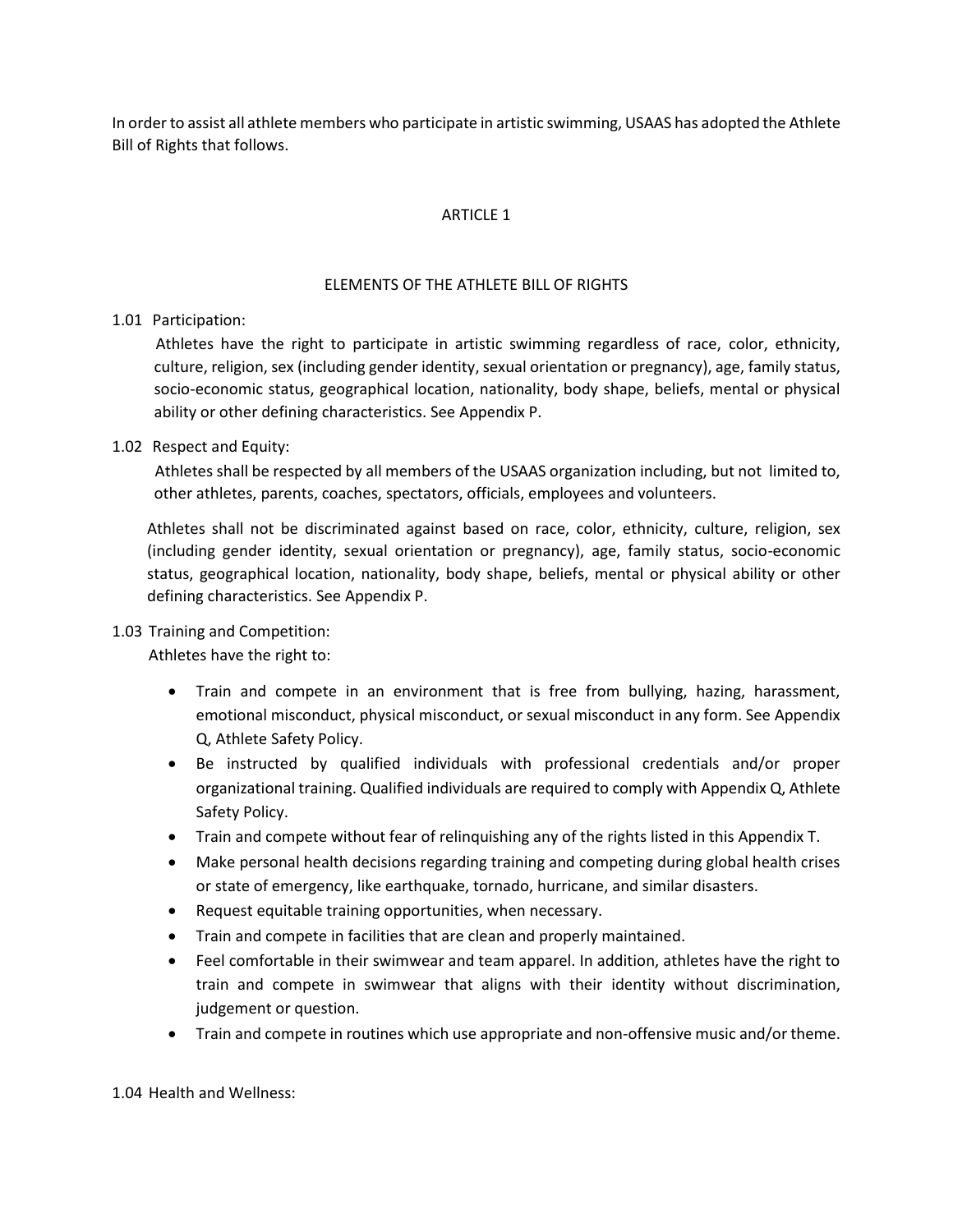Athletes have the right to pursue, and be supported in the pursuit of, a healthy lifestyle that includes proper nutrition, mental health support, adequate rest and recuperation. They have the right to feel comfortable with their body shape or weight, without being pressured to change through unhealthy diets or restrictive means.

In addition, athletes are entitled to practice proper injury prevention, seek qualified care and take adequate healing time for optimal injury recovery.

#### 1.05 Culture and Religion:

Athletes have the right to have their cultural and religious practices respected. Athletes may, respectfully, share their beliefs and values within their athletic environment. Athletes may be excused, without repercussions, from training for religious holidays and/or cultural events. Athletes have the right to have their nutritional choices respected for religious and/or cultural practices.

#### 1.06 Communication:

Athletes shall utilize the lines of communication to share concerns about the USAAS environment, and may do so without jeopardizing their ability to participate and/or negatively impact their success. Violation of Athletes' rights shall be communicated to the appropriate person(s) as follows:

- For concerns about athlete safety, contact the U.S. [Center for SafeSport](https://safesport.i-sight.com/portal) or [USAASsafesport@usaartisticswim.org.](mailto:USAASsafesport@usaartisticswim.org) See Appendix Q, Article 5, for reporting protocol and mandatory reporting requirements.
- For questions about any other provision of this Appendix T, contact the USAAS Executive Director, the Vice President Diversity, Equality and Inclusion, or the Athletes Executive Council a[t aec@usaartisticswim.org.](mailto:aec@usaartisticswim.org)

#### 1.07 Right to Privacy:

Athletes have a reasonable right to privacy and confidentiality regarding their personal lives, health and well-being.

#### 1.08 Compliance:

Failure to comply with the Athlete Bill of Rights is a violation of the Code of Ethics. Refer to Appendix P, Article 2 for recommended grievance process.

#### **AGREEMENT**

In order to meet its obligations as the National Governing Body for the sport of artistic swimming, including fielding teams to represent the United States in international competitions, USAAS selects and trains the National Teams.

I hereby accept USAAS's offer that I become a member of its 2021-2023 National Team Squad, and hereby agree to comply with each and all of the following terms and conditions. I recognize that, as a member of the National Team, I am serving as a representative of the thousands of people participating in artistic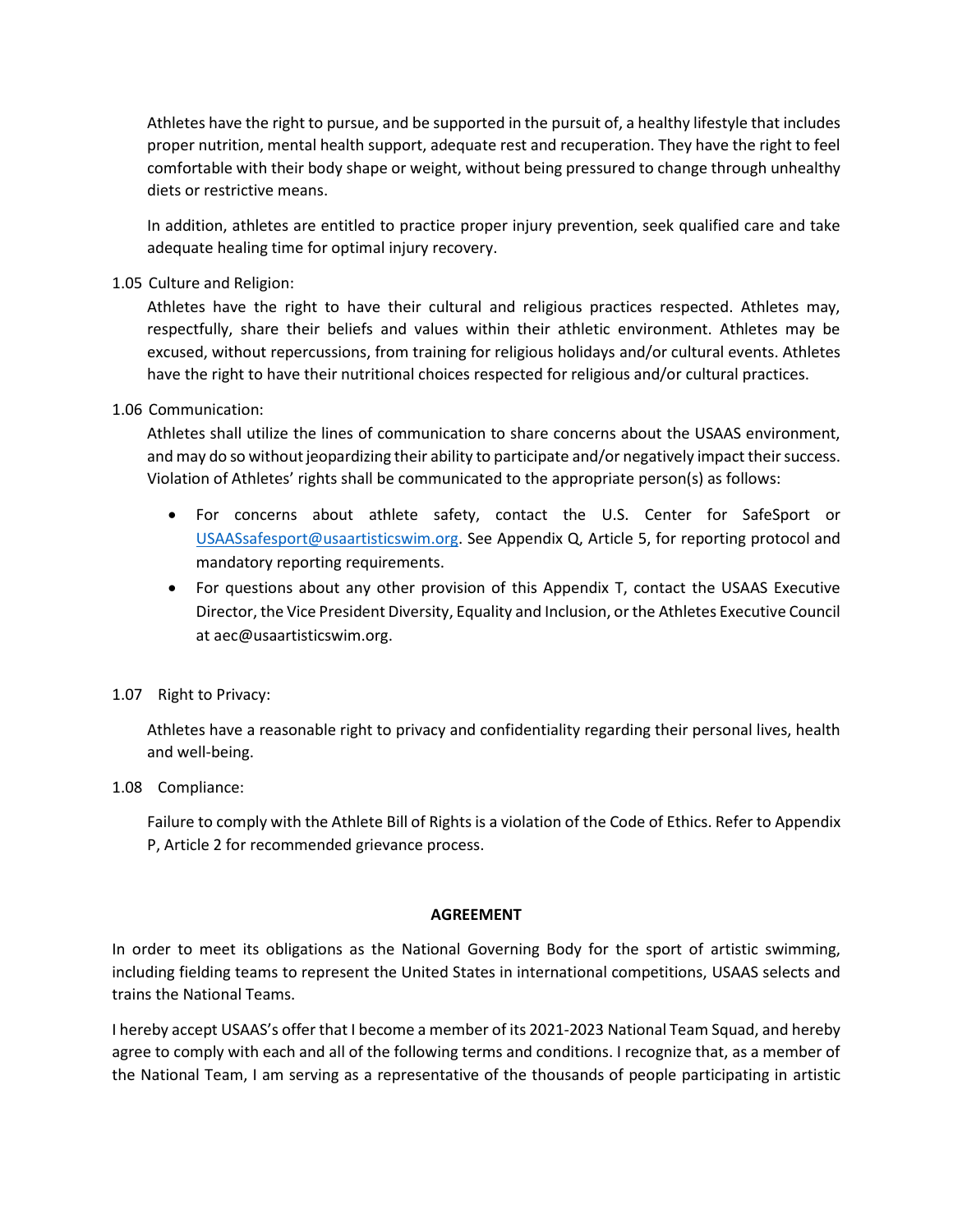swimming throughout the United States who are members of USAAS, and I will conduct myself accordingly.

#### **1. Participation in Year-round Training, Training Camps, Exhibitions and/or Competitions.**

- a. If I am participating as an Athlete, I will comply with all training requirements established by the High Performance Manager, Coaches and/or Team Manager. This includes, but is not limited to, requirements that I:
	- (1) participate in all 2021-2023 National Team training and training camps for the full duration of those camps, unless excused by the High Performance Manager and/or Coaches in writing;
	- (2) attend all practices and events; follow established procedures and present proper documentation when, under extenuating circumstances, I am unable to attend;
	- (3) adhere to training schedules and regimens provided by the Coaches;
	- (4) participate in all required psychological and physical testing;
	- (5) maintain myself in competition-ready physical condition;
	- (6) Use my best efforts to keep myself in good health, and will:
		- (a) practice a safe and proactive approach to prevent illness and injury. I will promptly report any illness and/or injury to the Coaches; and
		- (b) maintain appropriate and healthy nutrition habits to sustain my ability to train and compete at the high intensity levels required for elite athletes.

An athlete who declines an invitation to a training camp, competition or exhibition, unless excused prior to the camp, competition or exhibition by the High Performance Manager and/or Coaches in writing, will be removed from the National Team or Squad.

- b. As an Athlete, I will make every effort to be available to:
	- (1) participate in national or international competitions and exhibitions when invited to do so by USAAS; and
	- (2) perform to the best of my ability whenever participating in any competition or exhibition.

#### **2. Athlete Stipends, Elite Athlete Health Insurance (EAHI) & Other Resources**

To be eligible for Athlete Stipends and EAHI, an athlete must:

1. Be a member of the USA Artistic Swimming National Team in an Olympic

discipline and in full time training.

2. Sign the USA Artistic Swimming Athlete Agreement.

There will be three athlete resource review dates in 2022. On the final date of each review period, USA Artistic Swimming will provide the USOPC with a list of classified National Team Athletes. In addition to providing a classified list of athletes, up to four athletes from within the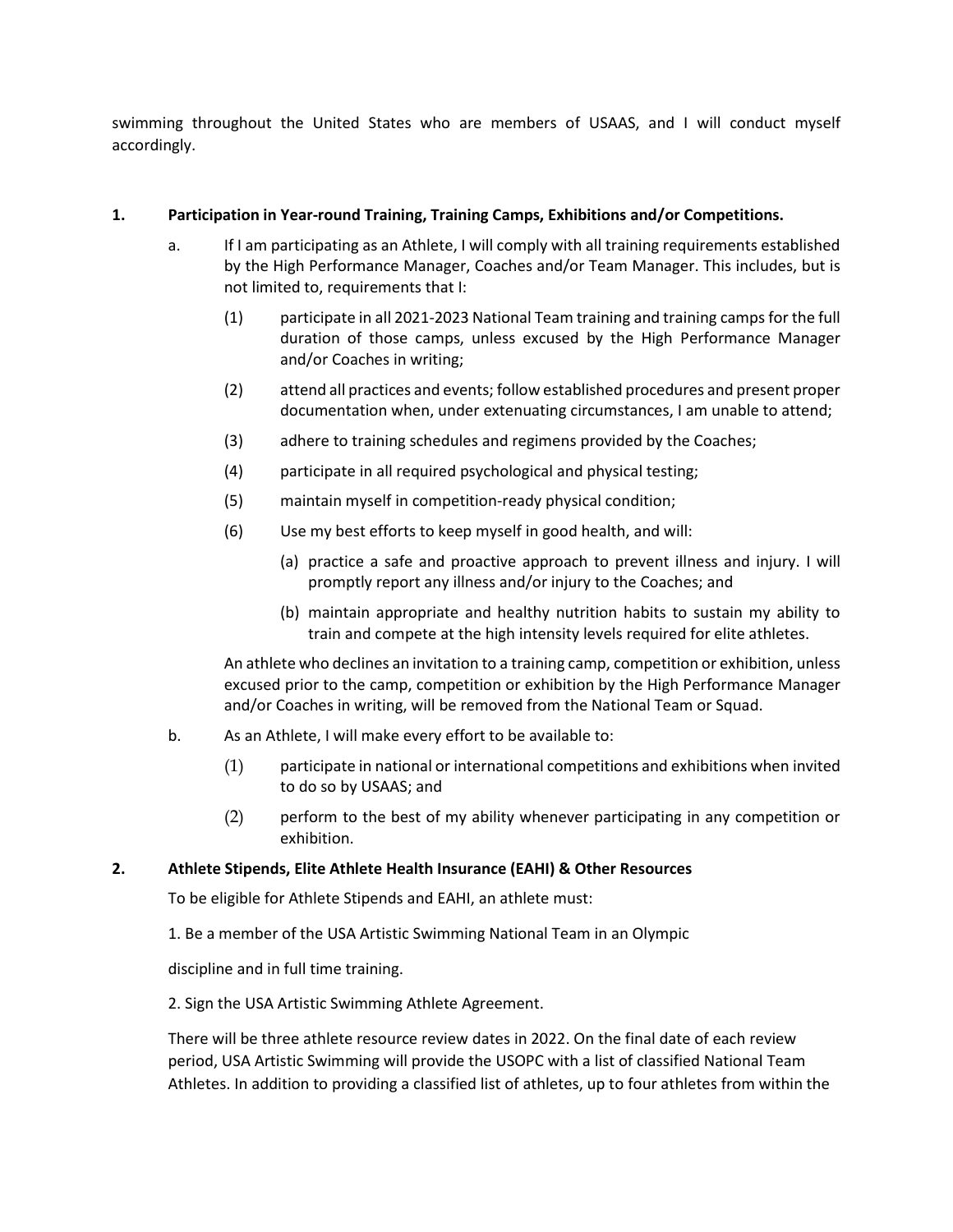classified list of athletes and the National Duet Training Squad may be identified to receive additional payments per the criteria below.

Classification and Duet identification will be done using the following criteria:

All National Team Athletes who are in full time training will be evaluated throughout each athlete resource review period. On the final date of the review period, the top 12 Athletes will be classified into two groups, the "Top 10" or "11 through 12" based on the assessment of the athletes by the Assessors as part of the evaluative process that USA Artistic Swimming undertakes in ranking National Team Athletes for athlete selection.

The evaluation tool will be used to assess and support the classification of the top 12 athletes who will receive Athlete Stipends and EAHI on the final date of each of the three athlete resource review periods for 2022. The evaluation tool along with further descriptions of the Assessors can be found at https://www.teamusa.org/usa-artistic-swimming/team-usa/nationalteam-trials

Athlete Resource Review Periods:

1. October 15, 2021 through January 1, 2022;

a. determines Athlete Stipend eligibility for January through the next athlete resource review period and EAHI eligibility for February through the next athlete resource review period.

2. January 2, 2022 through the 2022 World Championships Team nomination date based on 2022 World Championships Team nomination (Phase 4 of the 2024 Olympic Selection Procedures);

a. determines Athlete Stipend eligibility from the team nomination date through September and EAHI eligibility for the month following nomination through October. The nomination date is TBD\* but will be announced no less than 45 days prior to nomination. The 2024 Olympic Selection Procedures will be published at https://www.teamusa.org/USA-Artistic-Swimming/Team-USA/National-Team-Trials once finalized.

3. 2022 World Championships Team nomination Date through October 15, 2022;

a. determines Athlete Stipend eligibility for October, November and December and EAHI eligibility for November and December.

\*Note – The date for the 2022 World Championships is not final. It is likely to take place May 13 – 29 but may be pushed back to July. It is USA Artistic Swimming's intention to nominate the World Championships team directly prior to the 2022 World Championships. If this nomination takes place after the 15th of the given month of selection, the Athlete Resource review will take effect on the first day of the following month.

Funding will be distributed as follows:

Athletes classified in the top twelve will receive monthly stipends according to the following guidelines:

1. Each athlete classified within the "Top 10" will receive \$1,250 per month.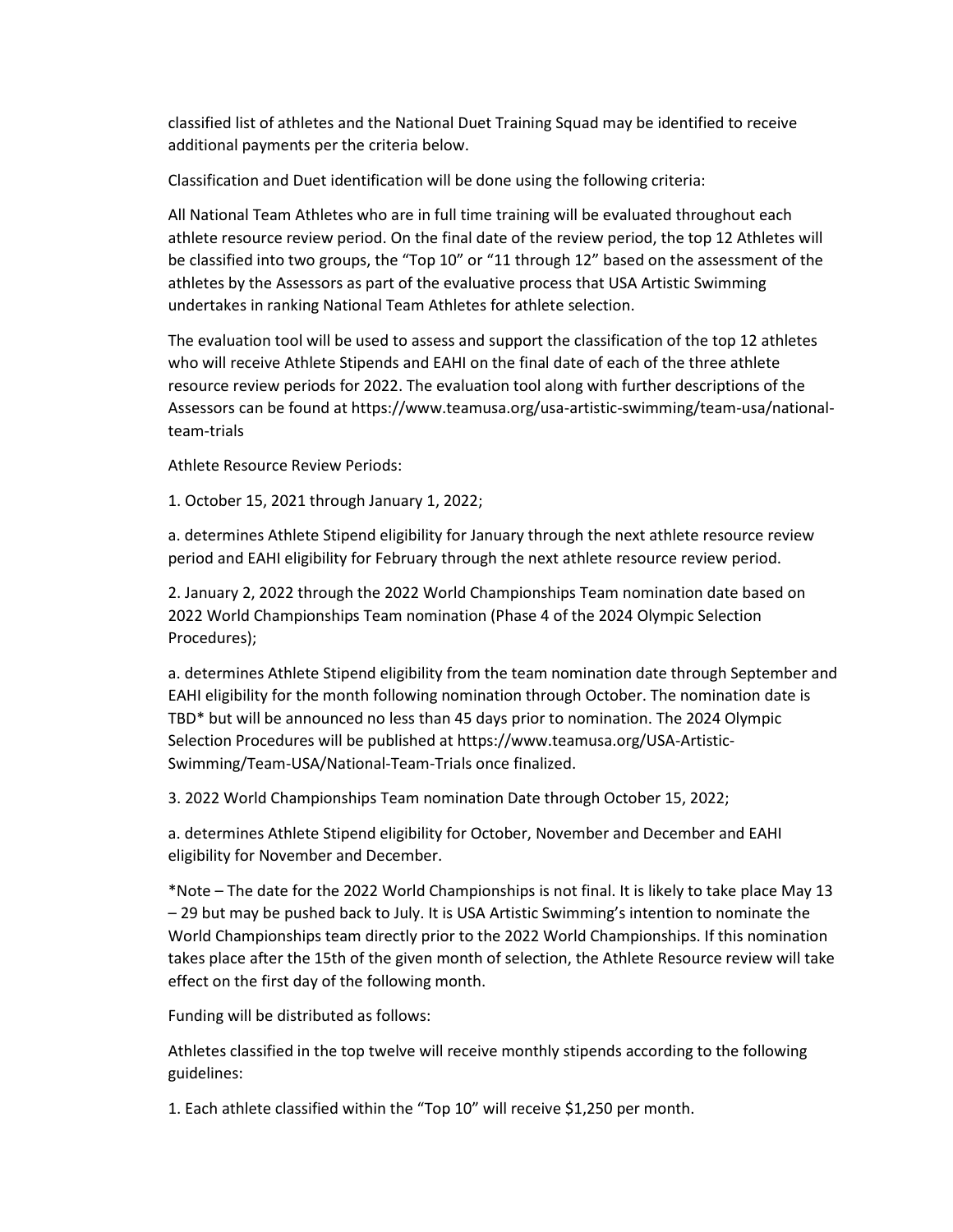2. Each athlete classified "11 through 12" will receive \$416.66 per month.

In addition to the funding above, athletes identified to receive additional Duet payments will be eligible to split an additional \$1,000 per month. This \$1,000 per month will be divided equally between the athletes in the Duet for that given month. For example, if there are four athletes in the Duet in January, each athlete in the Duet will receive an additional \$250 in January.

Athletes who qualify for Athlete Stipends as of each review date will be eligible for EAHI.

Operation Gold Operation Gold

USOPC Operation Gold Event:

The Operation Gold qualifying event for SPORTS ORG is the 2022 World Championships, May 13-29, 2022, Fukuoka, Japan.

Any supplementary funds for the USOPC Operation Gold Event will be distributed by SPORTS ORG to qualified athletes. Details will be outlined and communicated to athletes through SPORTS ORG's athlete agreement, to include payment criteria, award amounts and athlete eligibility terms.

In non-Olympic Games years, Operation Gold Awards are limited to one award per athlete in the Term; athletes who qualify for more than one award automatically receive the higher award.

Individuals must finish in one of the top eight places, while teams must finish in one of the top-six places at the qualifying event in a discipline on the program of the Olympic Games to qualify for an Operation Gold Award in a non-Olympic Games year.

For purposes of Operation Gold, a team is defined as three or more athletes (pairs are awarded at the same rate as individual athletes).

| <b>Summer Olympic &amp; Paralympic Sport Payment</b><br>Schedule* |         |         |          |
|-------------------------------------------------------------------|---------|---------|----------|
| <b>Place</b>                                                      | 2022    | 2023    | 2024     |
| 1 <sup>st</sup>                                                   | \$6,250 | \$7,500 | \$37,500 |
| 2 <sub>nd</sub>                                                   | \$5,000 | \$6,250 | \$22,500 |
| 3 <sup>rd</sup>                                                   | \$4,375 | \$5,000 | \$15,000 |
| 4 <sup>th</sup>                                                   | \$3,750 | \$4,375 |          |
| 5 <sup>th</sup>                                                   | \$3,125 | \$3,750 |          |
| 6 <sup>th</sup>                                                   | \$3,125 | \$3,750 |          |
| 7 <sup>th</sup>                                                   | \$2,500 | \$2,500 |          |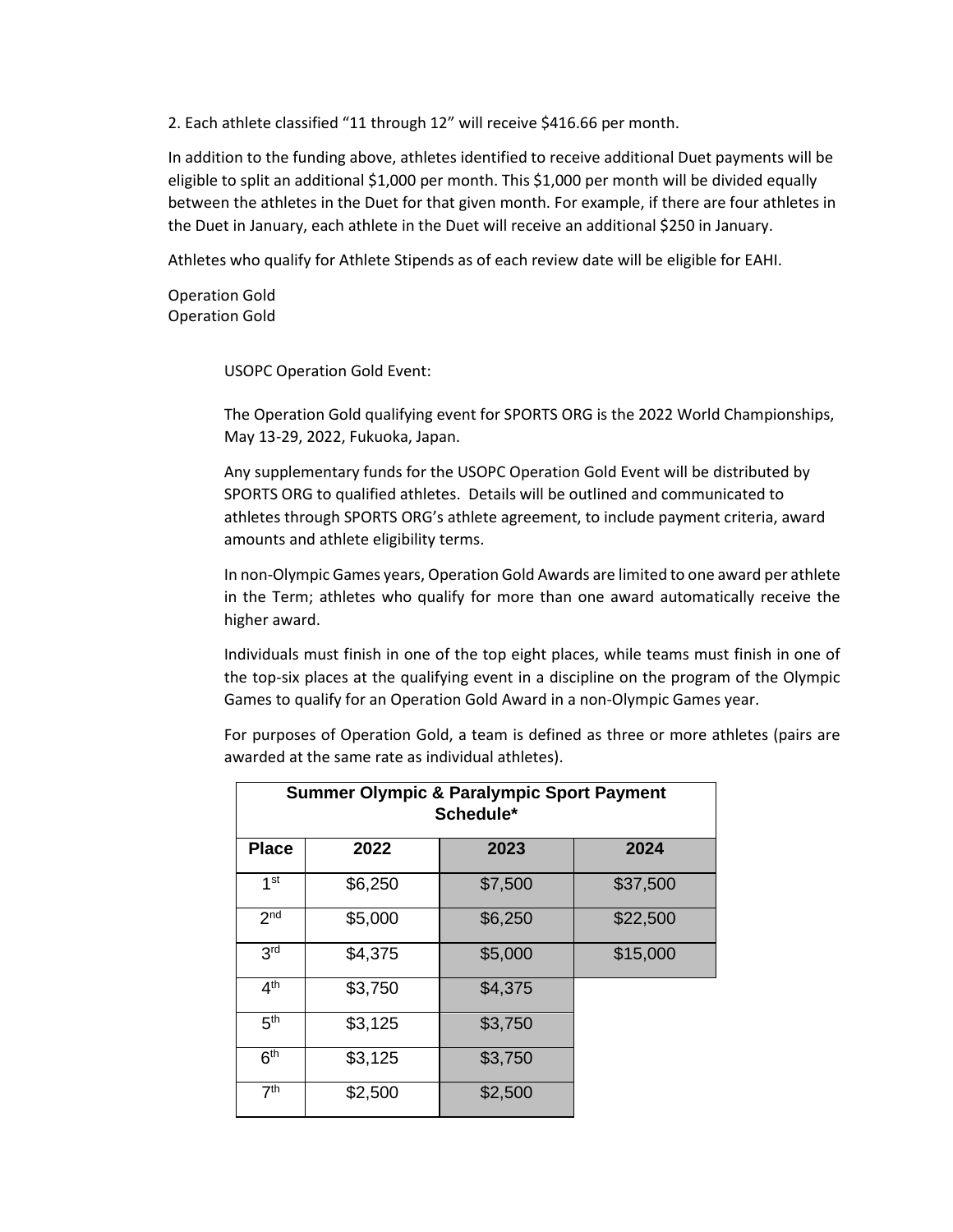| $8^{\sf th}$ | \$2,500 | \$2,500 |
|--------------|---------|---------|
|              |         |         |

#### For Team Sports

\*In non-Games years, Operation Gold payments will be determined after the slate of participating teams is known. Slate must contain at least World's top 10 countries for a payout up to 6th place in team events. If the top 7-9 ranked countries are present, payout will include up to 5th place. If the top 4-6 ranked countries in the world are present, payout will include up to 3rd place, per USOPC Athlete Support Guidelines.

## FINA Prize Money Funding

The international federation (FINA) allocates prize money for World Series and World Championships. The funds are delivered to the National Organization. USAAS has chosen to allocate 100% of those funds to the athletes that competed in the events that resulted in prize money.

Those funds will be allocated based on the following policy:

World Series – Traditionally points have been accumulated throughout the course of the World Series. In this model an athlete will be paid for the events that they competed in that earned points. The total amount of funds will be divided by the total points earned in that event and a dollar amount per point will be allocated. Each point that the athlete earns will earn them that amount of funds.

World Championships – Traditionally funds are allocated based on placement in each event. The funds earned for that event will be equally divided between the athletes that competed in those events.

All funds will be allocated once disbursed by FINA and received by USAAS.

## **3. USAAS Commitment to LA Based Training Athletes:**

- a. Preferred host family housing company Student Home Stay can accommodate host families, if needed. If there are expenses required by the host family, athletes will be responsible for covering any expenses.
- b. Athletes will have the opportunity to pursue their academic and professional goals around training.
	- They may attend high school online (US Performance Academy is the Online Education partner of USAAS [https://gouspa.org/.](https://gouspa.org/)) Athletes may use this service or a service of their choosing).
	- They may choose to take college or graduate classes. Athletes will be able to take the amount of credits necessary to be a full-time student (12 credits). (General Weekly [Schedule Available Here\)](https://usolympic.sharepoint.com/:w:/t/Synchro/EdPwjvwLLbJGqWulhmGX3qoB_Tterai6oMC9Pax0rK_xJQ?e=RFHa6d)
	- Athletes may also work if they choose.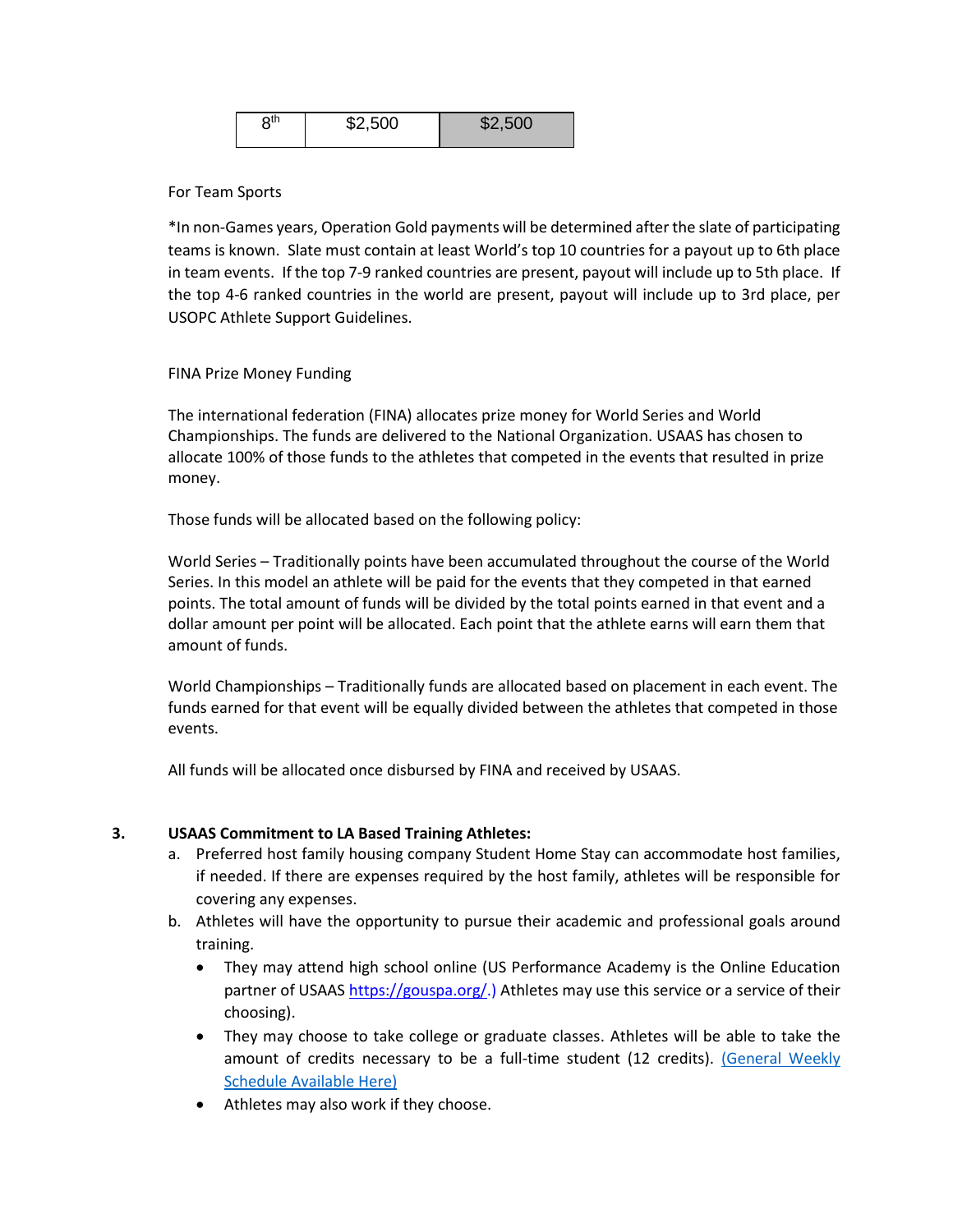**Note**: In all circumstances listed above, their school or work commitments are to conflict with training as little as possible. USAAS understand that there will be conflicts and the athletes' education or career will come first. Working with USAAS staff to build the best training and athlete schedule will be a priority for all parties. Following Phase 9 of the selection procedures all school and work commitments will be required to be outside of training time. Training will be six to eight hours, six days a week.

- c. Services Provided at LA Based training:
	- Premier Coaching
	- A high-level training facility
	- Gymnastics, Flexibility, Strength Training Gym and Coach
	- Speed Swimming Coach
	- Vetted and approved host families
	- Sports Nutritionist
	- Athletic Trainer
	- Massage Therapist
	- Sports Medicine Physician
	- Sports Psychologist
	- National Team Manager on site
	- An annual practice and event plan that will also include monthly and biweekly updates
	- USAAS is evaluating transportation options, but cannot guarantee that transportation or mileage reimbursement will be provided at this time.
	- National Team apparel (suits, podium gear, swim caps, etc.)
	- USAAS will cover all training and competition expenses. USAAS will not cover host family expenses that may be required, meals, transportation or other living costs that are not directly tied to training.
	- Opportunities to perform as a team and individuals through coordinated events.
	- A focused effort to directly fund the top athletes in the country as organizational funds become available.
- 4. **Reimbursement of USAAS and Violation** I hereby acknowledge that if I violate the terms of this contract to the extent that I am removed from the 2021-2024 National Team, or from any training camp, competition or exhibition for which my participation is expected as a National Team member,
	- a. I shall reimburse USAAS for costs incurred on my behalf for training, coaching, travel, lodging and all other expenses reasonably and customarily associated with the National Team for the particular training camp, competition or exhibition.

I will not be able to enter a National Team selection trial until I have paid in full the reimbursement fees established by USAAS for withdrawing or being dismissed from the National Team.

5. **Compliance with Rules.** I will abide by the rules for artistic swimming events and participants as established by USAAS, FINA, PASO and/or UANA.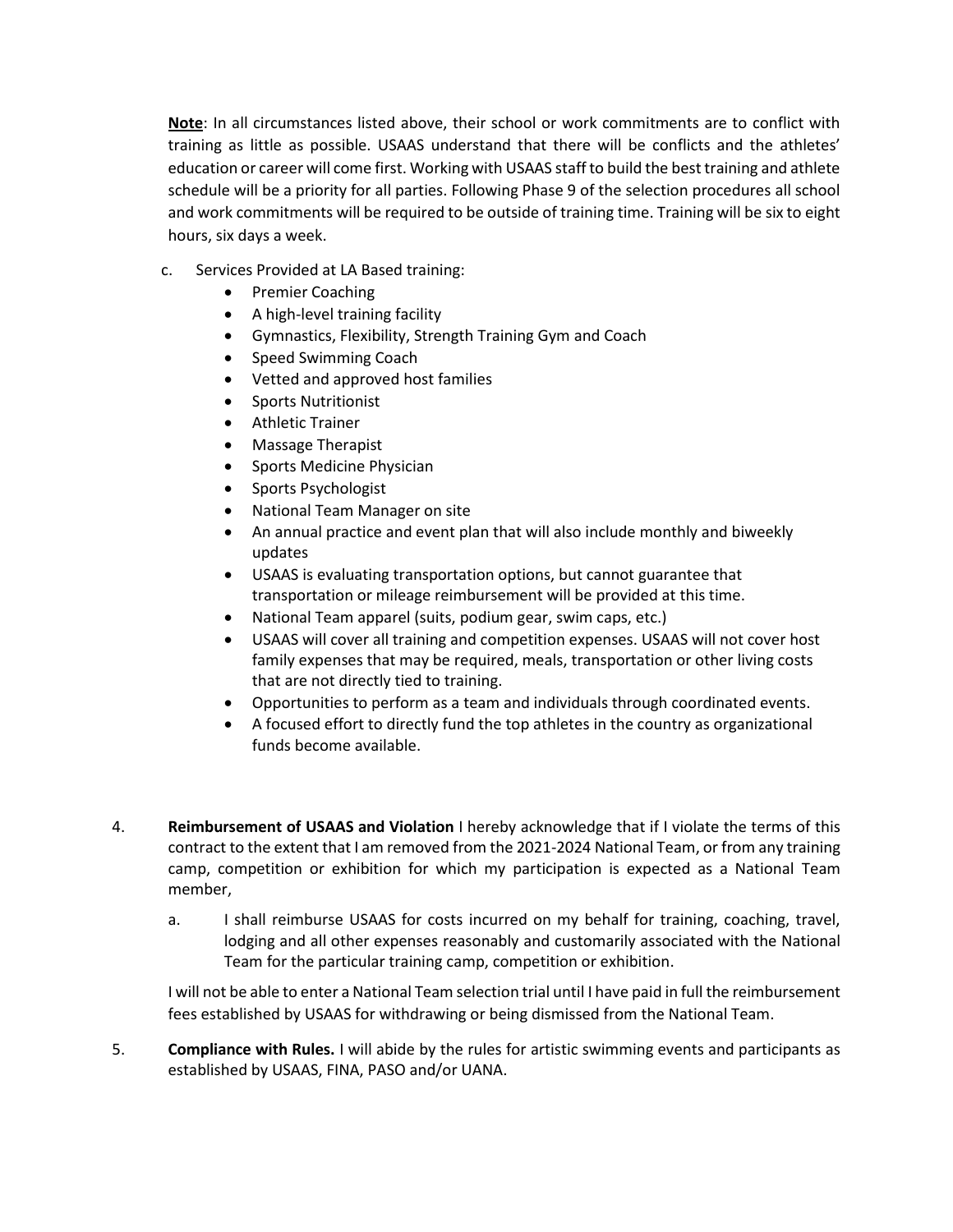- 6. **Code of Conduct.** I will comply at all times and in every respect with the USAAS Rulebook. when attending USAAS-sponsored training and camps or participating in a competition or exhibition as a National Team Athlete.
- 7. **Eligibility Rules.** As an Athlete, I will comply at all times and in every respect with the eligibility rules established by FINA, PASO, UANA and/or USAAS.
- 8. **High Performance Testing**. I agree to take part in high performance testing that is conducted by the USOPC or USAAS. Testing will not go against any regulations of the USOPC or USADA and will not be used in a punitive manner. Test may include, but are not limited to, Body Mass Index, Strength, Force Plate, Blood and Oxygen.
- 9. **Banned Substances.** As an Athlete, I will not commit a doping violation as defined by the International Olympic Committee (IOC), the World Anti-Doping Agency ("WADA"), FINA, the U.S. Anti-Doping Agency ("USADA") or the USOPC.

I AGREE TO SUBMIT TO PERIODIC, UNANNOUNCED DRUG TESTS AS CONDUCTED BY THE IOC, WADA, FINA, USADA, USOPC or USAAS.

I understand and agree that the WADA and FINA Anti-Doping Rules and U.S Anti-Doping Agency Protocol for Olympic and Paralympic Movement Testing (USADA Protocol) and all other policies and rules adopted by WADA, FINA, USADA and the USOPC apply to me and that it is my responsibility to comply with those rules. I agree to submit to drug testing at any time and understand that the use of methods or substances prohibited by the applicable anti-doping rules would make me subject to the penalties including, but not limited to, disqualification and suspension. If it is determined that I may have committed a doping violation, I agree to submit the results management authority and processes of USADA, including arbitration under USADA protocol, or to the results management authority of WADA, FINA and/or my national federation, if applicable or referred by USADA.

- 10. **Travel and Lodging.** I agree to travel with the National Team and use the food and lodging services provided for the National Team. If for any reason I cannot do so, I hereby assume any and all additional costs resulting from my decision not to take advantage of (or to change) the transportation, food and/or lodging services provided by USAAS while traveling with the National Team.
- 11. **Passport.** I will have in my possession at all times a valid and current passport when attending USAAS -sponsored training, camps or participating in a competition or exhibition as a National Team Athlete. I will notify the USAAS Team Manager of my passport number, place of issue and date of issue.
- 12. **Appearance.** I will dress in appropriate USAAS apparel provided by USAAS's national suppliers and sponsors, as required, including warm-up, competitive and travel apparel. I will refrain from wearing apparel manufactured by or displaying the logo of a competitor of USAAS's national suppliers and sponsors when:
	- a. I attend USAAS -sponsored training or camps, participating in competitions or exhibitions;
	- b. I participate in public or media appearances as a member of the National Team;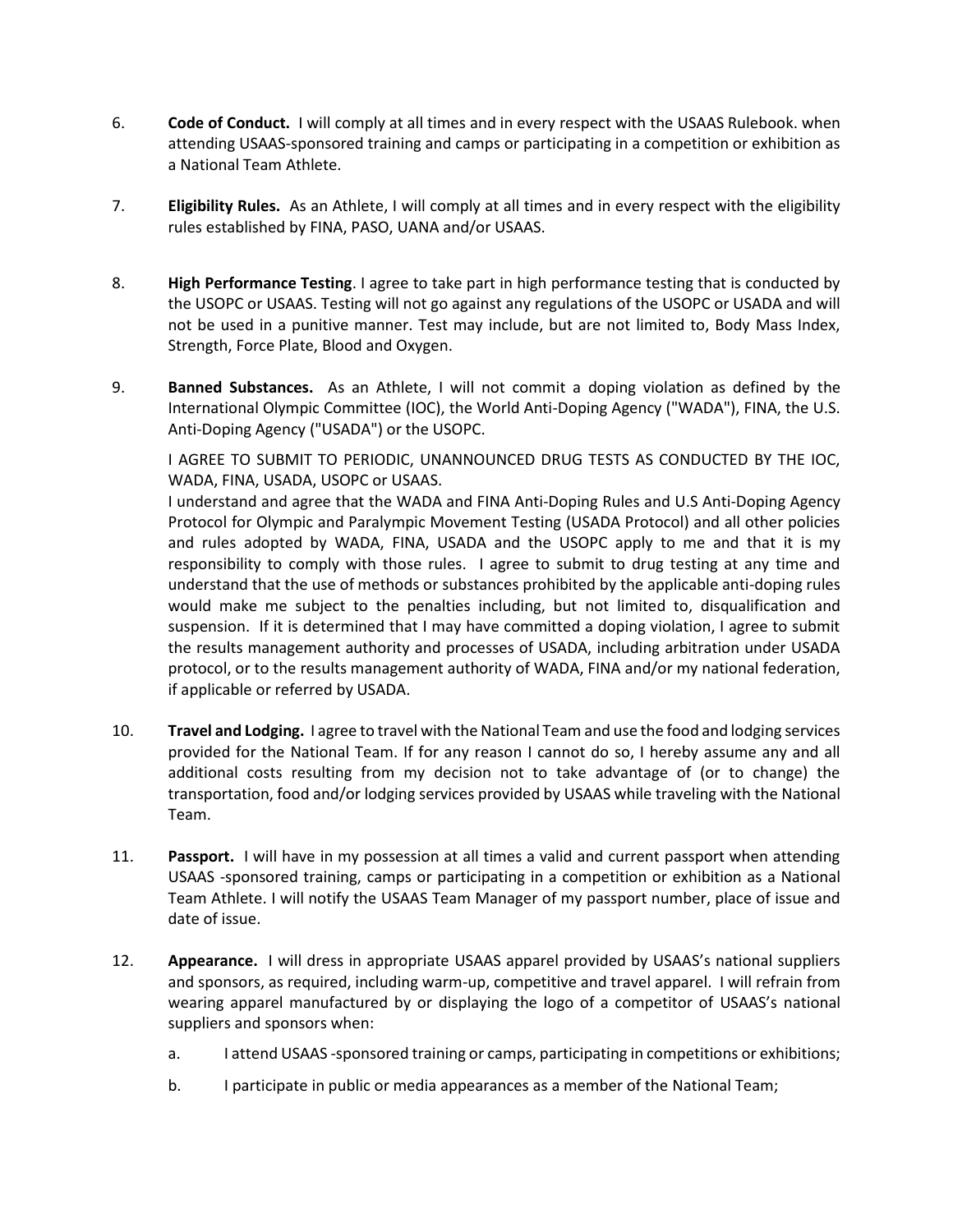- c. I appear in any advertisement or other commercial promotion in which my name or likeness is associated with the National Team.
- d. Posting on social media as a member of the National Team. On personal or team pages.
- 13. **Promotional Activities.** I will participate in promotional events arranged to publicize USAAS the sport of artistic swimming and competitions in which the National Team will participate. I further understand and agree that USAAS has the sole and exclusive marketing rights to the name of the National Team, and that in arranging for my participation as part of such exhibitions, USAAS is acting as the owner of those intellectual property rights and not as an agent for me as an athlete.
- 14. **Fundraising.** I will participate in fundraising events arranged by USAAS that do not conflict with training or competition.
- 15. **Social Media**. As a member of USAAS's National Team, you are expected to represent USAAS in a positive and professional manner at all times. This includes on social media (Facebook, Twitter, Instagram, Snapchat, etc). You must not publish the following types of photos/videos or public statements on any public website:
	- a. Photos of you or team members drinking alcohol or giving the impression of drinking alcohol.
	- b. Photos of you or team members posed with other people who are drinking, or who are giving the impression of drinking alcohol.
	- c. Photos of you are team members engaging in drug use
	- d. Photos of you or team members smoking or vaping
	- e. Photos of you or team members who are nude or wearing only undergarments or photos with suggestive sexual connotation.
	- f. Use of profanity, by you or any person posting on your site.
	- g. Statements or photographs reflecting a negative image of USAAS.
	- h. Statements or photographs meant to harm or humiliate a teammate or a competitor.

As a general rule, use common sense: if the photo/statement is questionable, it should not be posted. If you would like further clarification contact USAAS Communications. Failure to take public image seriously, by posting inappropriate photos and/or comments on a public website, may result in sanctions as defined below.

- 16. **Media Activities.** I will submit to reasonable requests for media interviews arranged by or through USAAS. (USAAS will consider your time commitments, previous obligations and specific training requirements when scheduling such interviews).
- 17. **Use of Image.** I grant to USAAS the non-exclusive right to use, license, assign, sell or otherwise use my name, image likeness, voice or performance as an Athlete (in accordance with NCAA regulations if applicable) indefinitely for the purposes of:
	- a. promoting the sport of artistic swimming, my achievements as a artistic swimmer, and the work of USAAS (including sponsorship solicitation materials).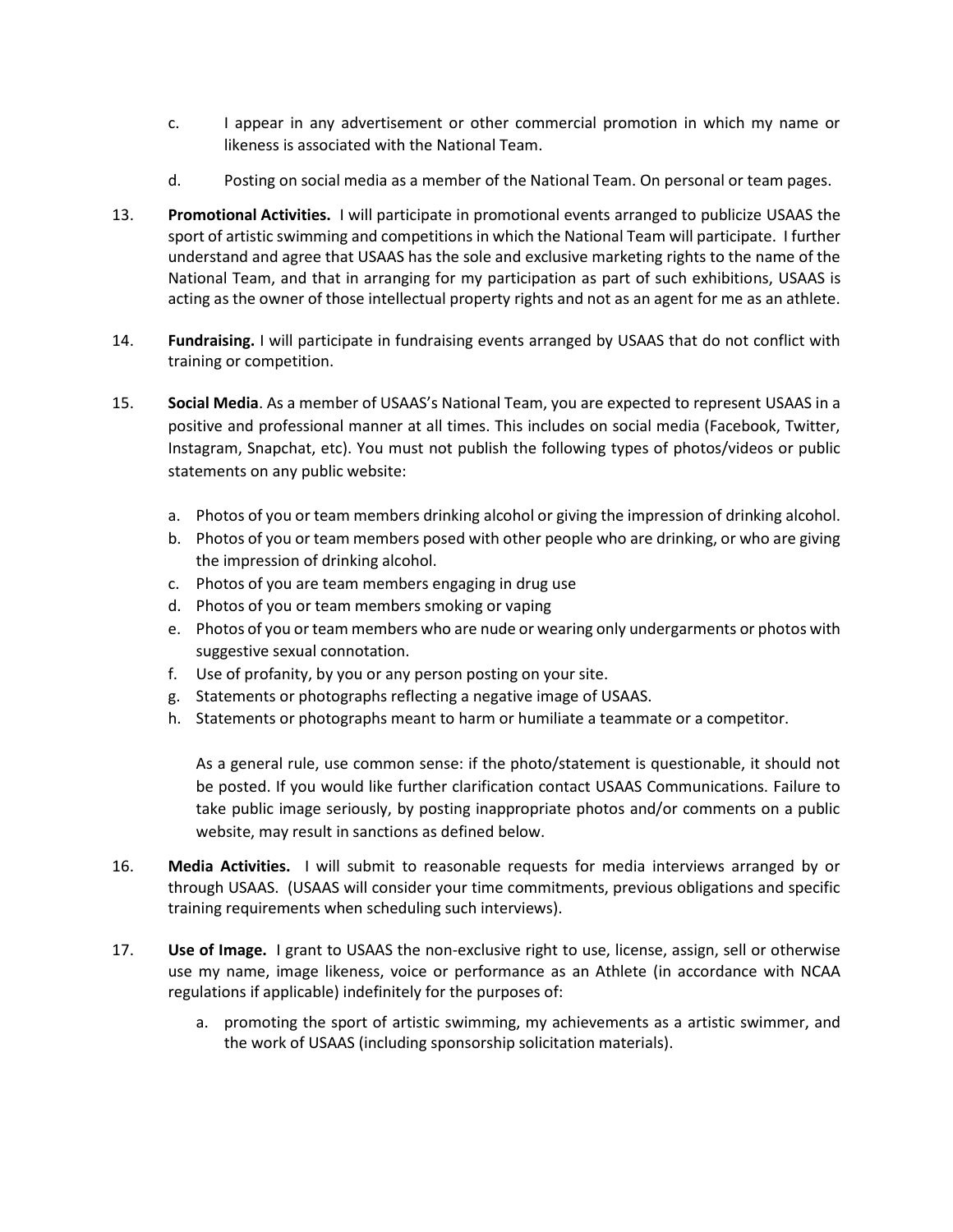- b. promoting events or programs sponsored or sanctioned by USAAS, provided, however, that this right shall not extend to events which have a title or presenting sponsor that is a competitor of a company with which I have an endorsement relationship;
- c. producing educational or safety materials;
- d. producing television broadcasts, recordings or other factual accounts of the performance of the National Team or its members;
- e. raising funds for USAAS through the sale of merchandise (including photographs, posters and prints) featuring images of the National Team or any images or collection of images featuring more than one member of the National Team; and
- f. allowing a company to identify itself as a national sponsor or official supplier of USAAS in advertising or promotions approved by USAAS. The permission given in this Subsection 12(f) is subject to the following limitations:
	- $(1)$  that the use of my name, picture, image or performance by a national sponsor or official supplier be used only in connection with that company's reference to its status as a sponsor or supplier of USAAS or its National Team, and not to represent that I personally endorse the company's product or service; and
	- (2) any use, license or assignment made by USAAS pursuant to this Subsection 12(f) and prior to the expiration of this Agreement may continue for the duration of calendar year 2022 and for the duration of any contract entered into by USAAS exceeds the 2024 calendar year.
- g. As part of this commitment, I agree to pose for National Team pictures.
- h. This license shall survive the expiration of the Term of this Agreement.
- i. USAAS agrees to advise National Team athletes when it plans to use their images for the purposes set forth in Section 12 (f) (1).
- 18. **Medical Attention**. I give my consent to USAAS to provide, through a medical staff of its choice, customary medical care and athletic training, transportation and emergency medical services as warranted in the course of my participation as an Athlete. I also understand that if I am injured and/or sick and unable to train with the National Team, the Coaches and High-Performance Staff may remove me from the National Team and replace me with another athlete. Replacement process will be reviewed by the National Team Review Subcommittee prior to removal of any athlete.
- 19. **Waiver and Release.** I AM FULLY AWARE OF THE RISK OF CATASTROPHIC INJURY, PARALYSIS, AND EVEN DEATH, AS WELL AS OTHER DAMAGES AND LOSSES, ASSOCIATED WITH PARTICIPATION IN ARTISTIC SWIMMING. I FURTHER AGREE THAT USAAS AND ITS SPONSORS, SUPPLIERS, EMPLOYEES, AGENTS, ATHLETES, COACHES, TEAM MANAGERS, OFFICERS AND DIRECTORS SHALL NOT BE LIABLE FOR ANY LOSS OR DAMAGES OCCURRING AS A RESULT OF MY PARTICIPATION IN ARTISTIC SWIMMING, EXCEPT FOR THAT WHICH RESULTS DIRECTLY FROM THE GROSS NEGLIGENCE OR WILLFUL MISCONDUCT OF ANY OF THE ABOVE.
- 20. **Term.** This Agreement is effective from the date of the Athlete's / Parent's signature to June 1, 2023 or a date which the athlete is no longer named to the squad.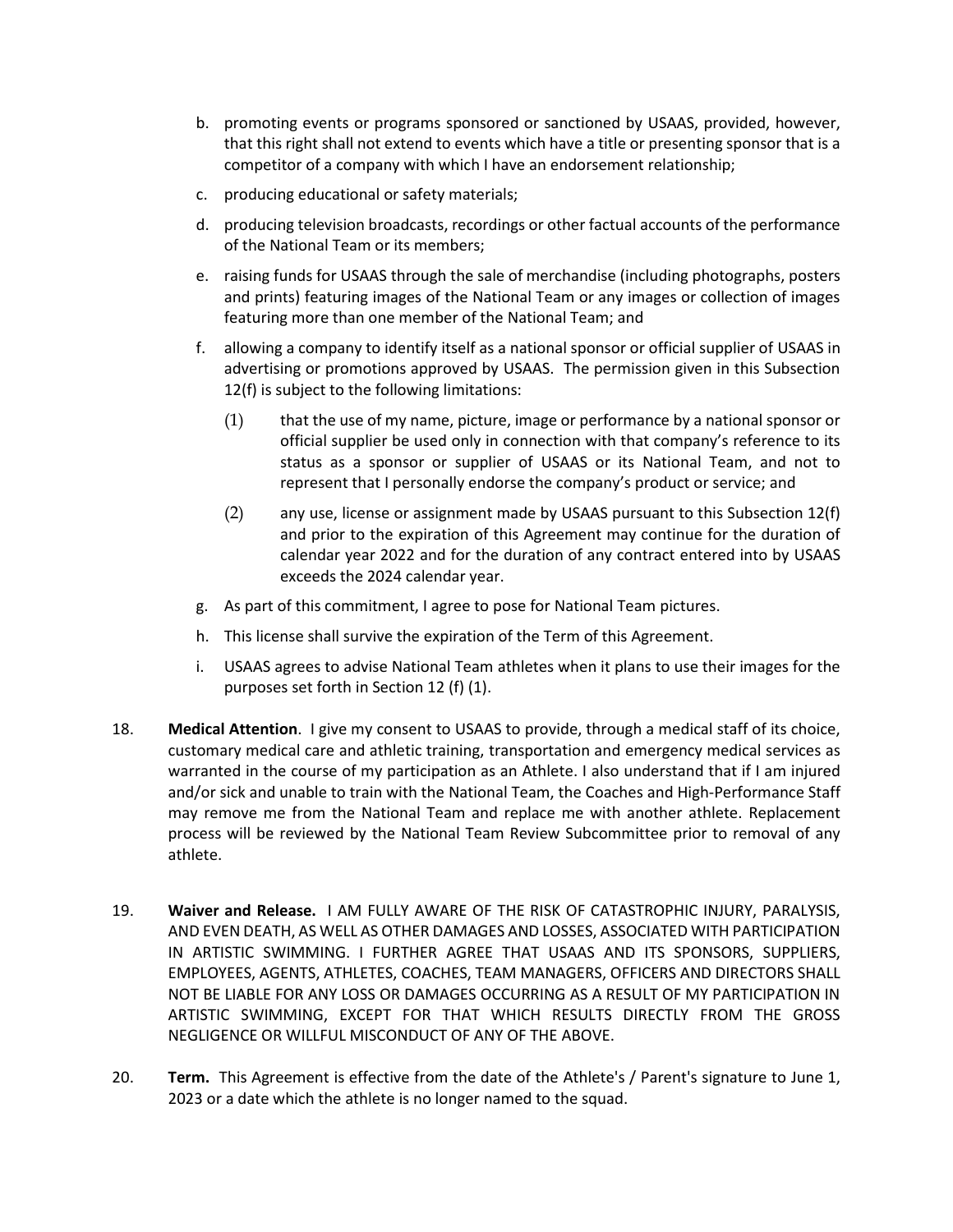If I am selected to a National Training Squad, I understand that I am named to the National Training Squad for more than one year unless I voluntary withdraw or are removed for injury or disciplinary reasons.

- 21. **Discipline.** I understand and acknowledge that, in the event that I do not fully discharge each of the above responsibilities that I have undertaken as a National Team Athlete, I will be subject to any or all of the following disciplinary actions which may be taken by USAAS:
	- a. Private Action: I may be counseled individually (parent present if athlete is a minor) by members of the National Team staff, USAAS officers or their designees.
	- b. Immediate Action: After a meeting with the Coaches, the High Performance Staff or his/her designee, the National Team staff or USAAS officers, I may be temporarily or indefinitely suspended from all National Team activities, including, immediately scratched from competitions in which I am entered. I acknowledge that, if I am advised that I will be precluded from participating in a competition for disciplinary reasons, I have a right to a hearing. Hearing to be conducted by the National Team Review Subcommittee
	- b. Delayed Action: USAAS may recommend that its National Team Review Subcommittee investigate my actions. If the Subcommittee requires my attendance at/or participation in one or more hearings, I will attend at my own expense.
	- c. Final Action: Upon recommendation of the National Team Review Subcommittee, disciplinary proceedings before the USAAS National Board of Review may be convened.
- 22. **Governing Law.** This Agreement is governed by the laws of the State of Colorado.

\_\_\_\_\_\_\_\_\_\_\_\_\_\_\_\_\_\_\_\_\_\_\_\_\_\_\_\_\_\_\_\_\_\_\_\_\_\_\_\_ \_\_\_\_\_\_\_\_\_\_\_\_\_\_\_\_\_\_\_\_\_\_\_\_\_

The signatures of the parties below indicate their willingness to be bound by the terms of this agreement.

I HEREBY CERTIFY THAT I HAVE READ THE FOREGOING AGREEMENT AND AGREE TO BE BOUND BY ITS TERMS. I HAVE BEEN GIVEN ADEQUATE TIME TO REVIEW, UNDERSTAND, AND SEEK ADVICE ON THIS PARTICIPATION AND TRAINING AGREEMENT PRIOR TO SIGNING.

Name of Athlete **Date** Date